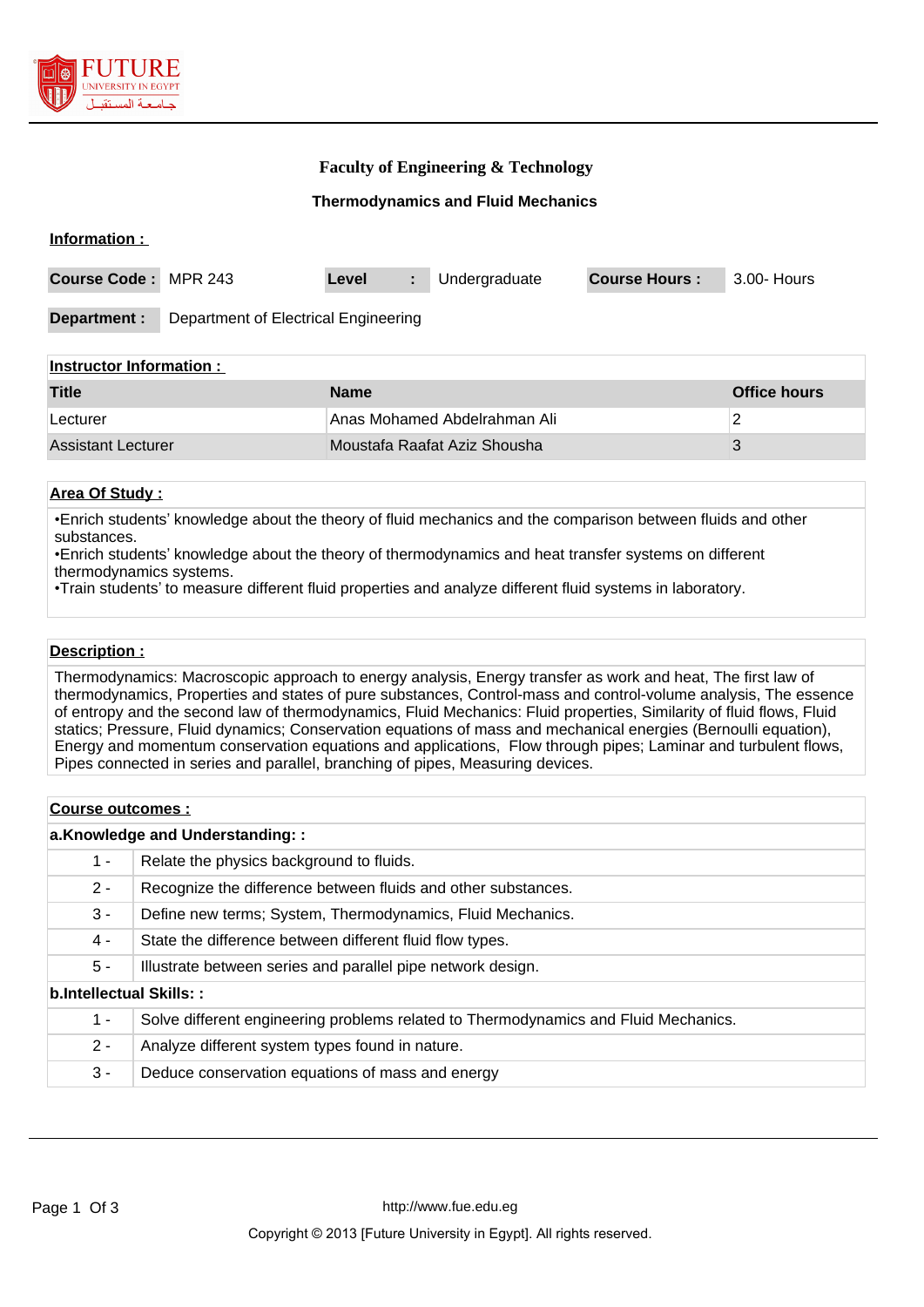

# **c.Professional and Practical Skills: :** 1 - Calculate experimentally the performance of fluid and thermal devices. 2 - Practice basic experiments on Thermodynamics and Fluid Mechanics. 3 - Follow up safety requirements at experimental work and observe the appropriate steps to manage risks. 4 - Write a technical report on a project or an assignment. **d.General and Transferable Skills: :** 1 - Collaborate effectively within multidisciplinary team. 2 - Lead and motivate individuals. 3 - Effectively manage tasks, time, and resources. 4 - Refer to relevant literatures

## **Course Topic And Contents :**

| <b>Topic</b>                    | No. of hours Lecture |   | <b>Tutorial / Practical</b> |
|---------------------------------|----------------------|---|-----------------------------|
| Introduction to fluid mechanics | 4                    | 3 |                             |
| Properties of fluids            | 6                    | 3 | 3                           |
| <b>Fluid statics</b>            | 6                    | 3 | 3                           |
| <b>Fluid kinematics</b>         | 4                    | 3 |                             |
| Fluid dynamics                  | 14                   | 9 | 5                           |
| Internal flow                   | 6                    | 3 | 3                           |
| Momentum equation               | 5                    | 3 | 2                           |
| Introduction to thermodynamics  | 6                    | 3 | 3                           |
| Heat transfer methods           | 9                    | 6 | 3                           |
| First law of thermodynamics     | 9                    | 6 | 3                           |
| Second law of thermodynamics    | 6                    | 3 | 3                           |

## **Teaching And Learning Methodologies :**

| Interactive Lecturing        |
|------------------------------|
| <b>Discussion</b>            |
| Problem Solving              |
| <b>Experiential Learning</b> |
| <b>Cooperative Learning</b>  |
| Research activity            |

| <b>Course Assessment:</b>    |                                  |  |                    |  |  |
|------------------------------|----------------------------------|--|--------------------|--|--|
| <b>Methods of assessment</b> | <b>Relative weight % Week No</b> |  | <b>Assess What</b> |  |  |
| Assignments                  | 5.00                             |  |                    |  |  |
| Final Exam                   | 40.00                            |  |                    |  |  |
| Lab Exper.                   | 10.00                            |  |                    |  |  |